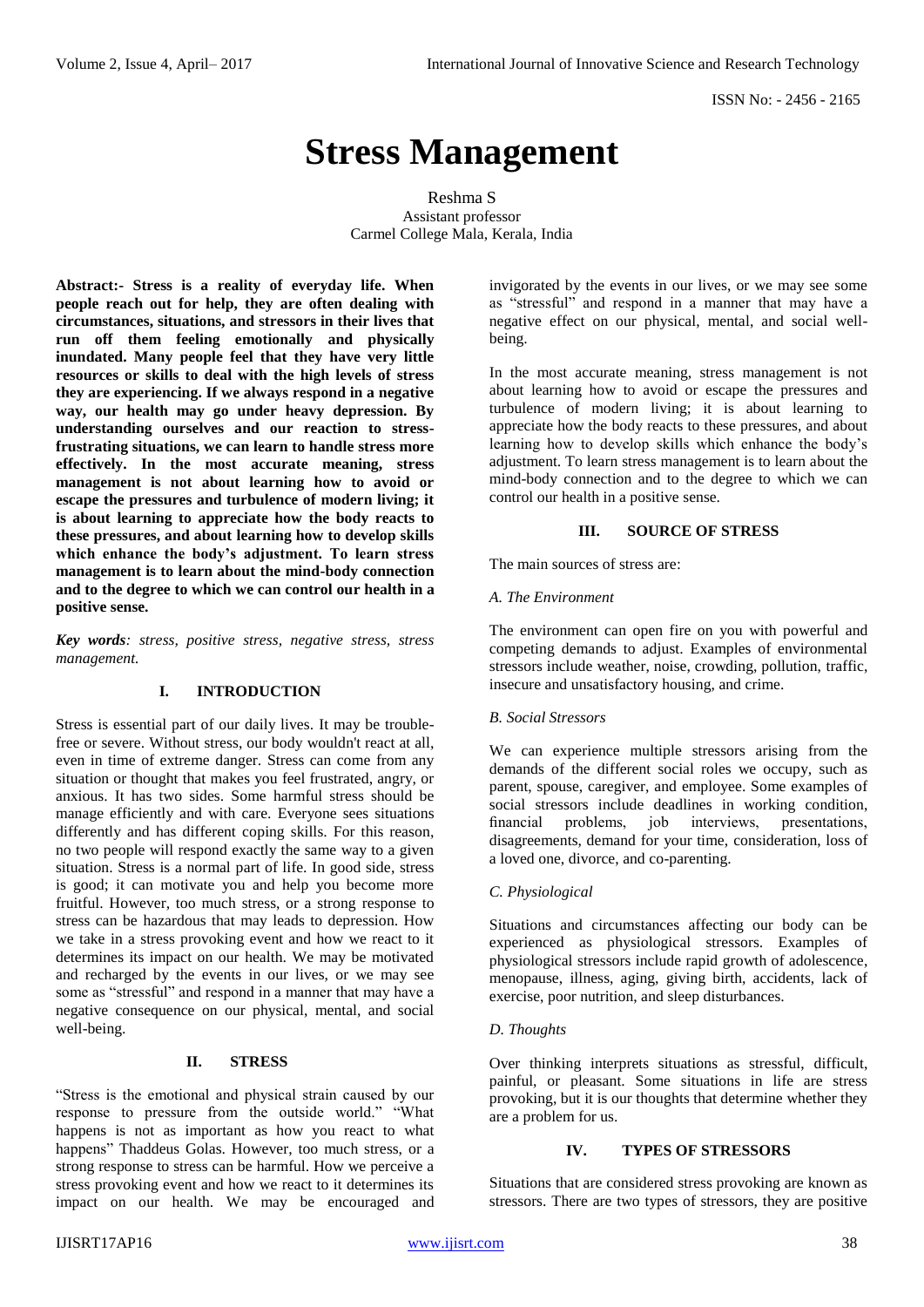stressors and negative stressors. Stress is not always a bad thing. Stress is simply the body's response to changes that create challenging demands. Many professionals suggest that there is a difference between what we observe as positive stress, and distress, which refers to negative stress.

Positive stress is good like receiving a promotion at work, starting a new job, marriage or commitment ceremony, buying a home, having a child, moving, taking or planning a vacation, holiday seasons, retiring etc

In contrast, negative stress may create lot of issues mentally and physically , Causes anxiety or , Feels unpleasant, Decreases performance, Conflict in interpersonal relationships, Job insecurity

Steps for the Stress Management

## *A. Route Out The Source Of Stress*

The first step of stress management is that identify the problem and the source of the problem. This is the crucial stage of the stress management. Because the term 'stress' is a qualitative term, so we can't measure the intensity or which is difficult to recognized by others. Effect of the stress may be different from others due to the handling of the specific issue. In this step not only finding the source but also we have to identify when they effect to us, how to effect. The main source of the stress may be any kind of change that may be in working condition, time schedule, death of a family member, starting new venture, environmental changes etc

## *B. Solution For Every Problem*

The next step is to recognize that every problem has its own best possible solutions. At the same time we should accept the own ability to handle every issues. As well as we have to develop possible alternatives to face the problems. Then analyse each and every possible solutions with SWOT analysis. That means the strength and weakness of the possible alternatives, opportunities and threats of them have to be analysed. Then select the best possible solution.

Some time we cannot avoid the problems. So we should adjust our self with the problems.

## *C. Physical Care*

- *Take a deep breath :-* When stressed we have a tendency to take quick, shallow breaths. Deep breathing brings fresh air in, forces old air out and brings about relaxation.
- *Eat well*:- Doing something that's healthy for your body or mind when you're feeling stressed can help you feel better. Keeping the body as healthy by eating nutritious foods. Physical activity and avoiding tobacco, alcohol and other drugs can also lower your overall stress level or help keep stress under control.

Everyone knows good nutrition makes you healthir. Only some people realize that it also keeps you aler t through the day and your mood steady. People wh o eat mostly junk food have highs and lows in their energy level, which harms their ability to reduce str ess. Instead of eating greasy or sugary foods, eat m ore fruits, vegetables, and whole grains they keep you focused for a longer time.

- *Sleep well:*Most kids don't get the sleep they need t o grow and think clearly. Tired people can't learn a s well and can be impatient and irritable. Here are s ome ideas to improve your sleep.
- *Exercise:*Exercise is the most important part of a pl an to manage stress. When you are stressed, exercis e is the best and powerful option to reduce the stress. Exercise every day to control stress and buil d a strong, healthy body. You may think you don't have time to exercise when you are most stressed, b ut that is exactly when you need it the most. We have waste lot of time for unproductive activities. So from that time managing schedule everyone should keep a portion of time for excercise. Some people exerce before school becau se they can focus and learn better.
- *Meditation:* In walking meditation, mindfulness involves being focused on the physicality of each step; the sensation of your feet touching the ground; the rhythm of your breath while moving, and feeling the wind against your face.

## *D. Mental Care*

- *Avoid Unnecessary Stress:-* Learn to say "no" whenever need. Cannot attend two or more actions at a time. Taking on more than we can handle is a recipe for stress.
- *Alter the Situation:-* If we can't avoid a stressful situation, try to alter it. Do what we can to change things so the problem will not occur in the future. Examples include being willing to compromise, being more assertive and better time management.
- *Maintain a positive attitude:-* Try to maintain a positive attitude and minimize negativity. Avoid complaining, criticizing and gossiping.
- *Whenever possible, laugh:-* It's great medicine.
- *Mental Health Benefits of smile* **:-** Adds joy, zest to life Eases, anxiety and fear Relieves stress, Improves mood, Enhances resilience and mental relaxation
- *Social Benefits***:** Strengthens relationships, Attracts others to us, Enhances teamwork, Helps defuse conflict Promotes group bonding and maintain the